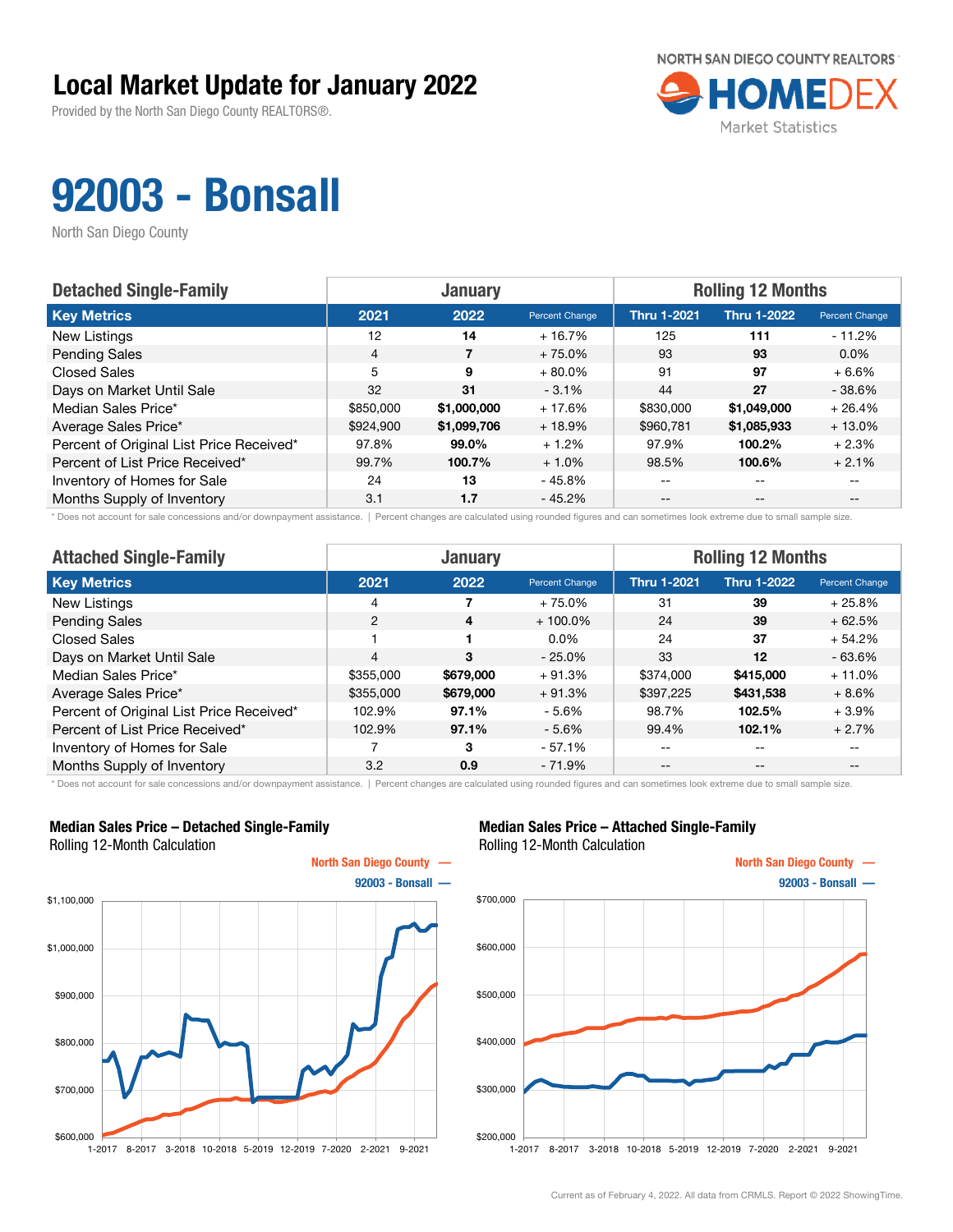Provided by the North San Diego County REALTORS®.



# 92025 - Escondido

North San Diego County

| <b>Detached Single-Family</b>            |           | <b>January</b> |                | <b>Rolling 12 Months</b> |                    |                       |
|------------------------------------------|-----------|----------------|----------------|--------------------------|--------------------|-----------------------|
| <b>Key Metrics</b>                       | 2021      | 2022           | Percent Change | <b>Thru 1-2021</b>       | <b>Thru 1-2022</b> | <b>Percent Change</b> |
| New Listings                             | 26        | 29             | $+11.5%$       | 373                      | 417                | $+11.8%$              |
| <b>Pending Sales</b>                     | 21        | 24             | $+14.3%$       | 325                      | 359                | $+10.5%$              |
| <b>Closed Sales</b>                      | 23        | 17             | $-26.1%$       | 334                      | 361                | $+8.1%$               |
| Days on Market Until Sale                | 28        | 11             | $-60.7%$       | 24                       | $12 \overline{ }$  | $-50.0\%$             |
| Median Sales Price*                      | \$649,900 | \$895,000      | $+37.7%$       | \$647,450                | \$811,000          | $+25.3%$              |
| Average Sales Price*                     | \$821,085 | \$954,932      | $+16.3%$       | \$702,386                | \$896,103          | $+27.6%$              |
| Percent of Original List Price Received* | 97.5%     | 108.0%         | $+10.8%$       | 99.3%                    | 104.1%             | $+4.8%$               |
| Percent of List Price Received*          | 98.1%     | 104.5%         | $+6.5%$        | 100.0%                   | 103.8%             | $+3.8%$               |
| Inventory of Homes for Sale              | 25        | 19             | $-24.0\%$      | $- -$                    | $\qquad \qquad -$  |                       |
| Months Supply of Inventory               | 0.9       | 0.6            | $-33.3%$       | $- -$                    | $- -$              |                       |

\* Does not account for sale concessions and/or downpayment assistance. | Percent changes are calculated using rounded figures and can sometimes look extreme due to small sample size.

| <b>Attached Single-Family</b>            |           | <b>January</b> |                | <b>Rolling 12 Months</b> |                    |                |  |
|------------------------------------------|-----------|----------------|----------------|--------------------------|--------------------|----------------|--|
| <b>Key Metrics</b>                       | 2021      | 2022           | Percent Change | <b>Thru 1-2021</b>       | <b>Thru 1-2022</b> | Percent Change |  |
| New Listings                             | 6         | 13             | $+116.7%$      | 101                      | 144                | $+42.6%$       |  |
| <b>Pending Sales</b>                     | 6         | 9              | $+50.0\%$      | 91                       | 131                | $+44.0%$       |  |
| <b>Closed Sales</b>                      | 5         | 4              | $-20.0\%$      | 91                       | 131                | $+44.0%$       |  |
| Days on Market Until Sale                | 18        | 18             | $0.0\%$        | 24                       | 11                 | $-54.2%$       |  |
| Median Sales Price*                      | \$425,000 | \$447,500      | $+5.3%$        | \$353,000                | \$409,000          | $+15.9%$       |  |
| Average Sales Price*                     | \$445,800 | \$453,750      | $+1.8%$        | \$369,987                | \$445.227          | $+20.3%$       |  |
| Percent of Original List Price Received* | 99.6%     | 101.2%         | $+1.6%$        | 98.6%                    | 103.2%             | $+4.7%$        |  |
| Percent of List Price Received*          | 100.1%    | 103.3%         | $+3.2%$        | 99.3%                    | 103.3%             | $+4.0%$        |  |
| Inventory of Homes for Sale              | 5         | 3              | $-40.0\%$      | --                       | $- -$              | $- -$          |  |
| Months Supply of Inventory               | 0.7       | 0.3            | $-57.1%$       | $ -$                     | $- -$              | --             |  |

\* Does not account for sale concessions and/or downpayment assistance. | Percent changes are calculated using rounded figures and can sometimes look extreme due to small sample size.

#### Median Sales Price – Detached Single-Family Rolling 12-Month Calculation



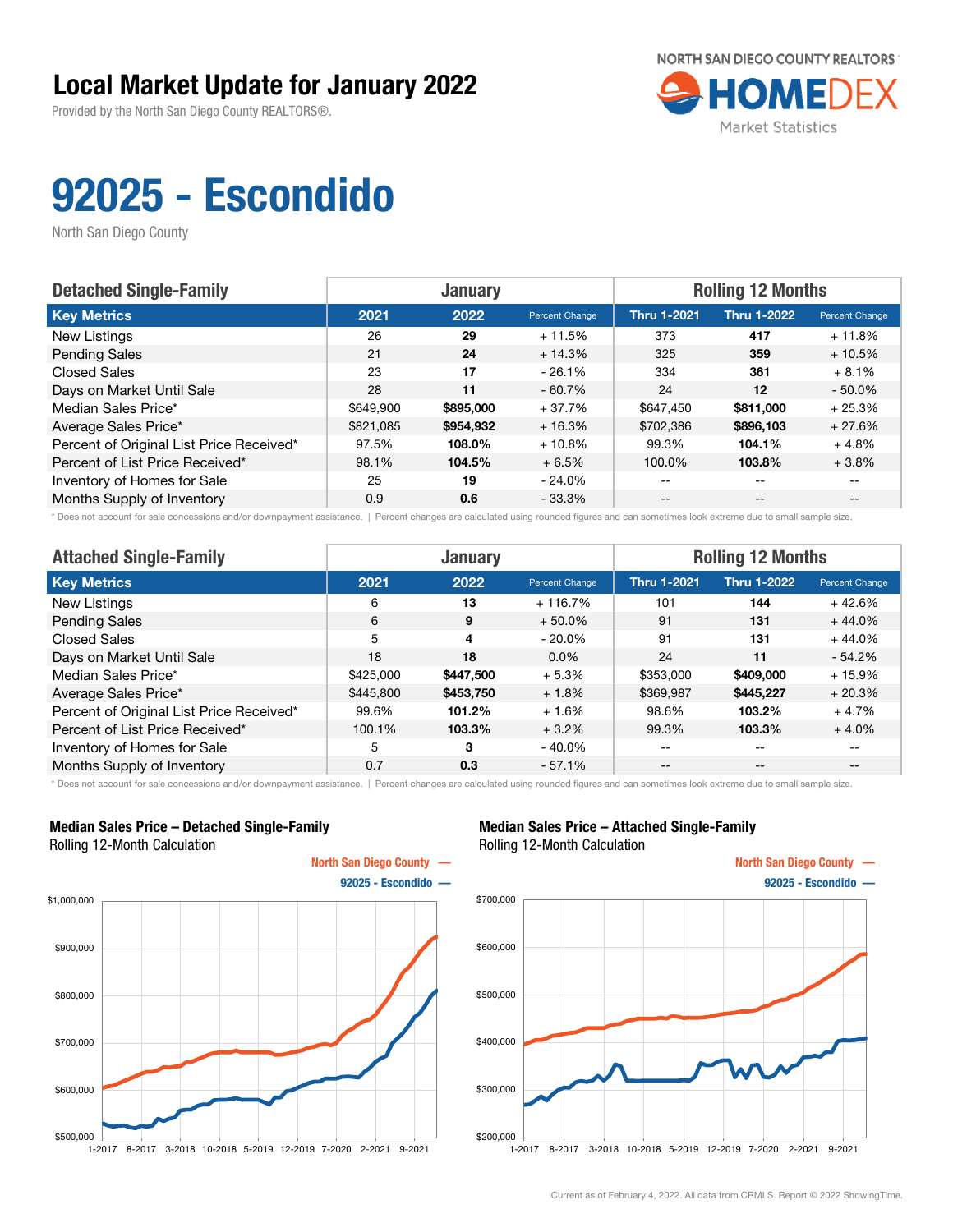Provided by the North San Diego County REALTORS®.



# 92026 - Escondido

North San Diego County

| <b>Detached Single-Family</b>            | <b>January</b> |           |                | <b>Rolling 12 Months</b> |                    |                       |
|------------------------------------------|----------------|-----------|----------------|--------------------------|--------------------|-----------------------|
| <b>Key Metrics</b>                       | 2021           | 2022      | Percent Change | <b>Thru 1-2021</b>       | <b>Thru 1-2022</b> | <b>Percent Change</b> |
| New Listings                             | 45             | 48        | $+6.7%$        | 737                      | 698                | - 5.3%                |
| <b>Pending Sales</b>                     | 44             | 51        | $+15.9%$       | 630                      | 648                | $+2.9%$               |
| <b>Closed Sales</b>                      | 37             | 35        | $-5.4%$        | 612                      | 652                | $+6.5%$               |
| Days on Market Until Sale                | 20             | 19        | $-5.0%$        | 27                       | 18                 | $-33.3%$              |
| Median Sales Price*                      | \$627,000      | \$710,000 | $+13.2%$       | \$605,000                | \$725,000          | $+19.8%$              |
| Average Sales Price*                     | \$627,139      | \$761,343 | $+21.4%$       | \$611,991                | \$766.185          | $+25.2%$              |
| Percent of Original List Price Received* | 100.1%         | 102.8%    | $+2.7%$        | 99.4%                    | 102.6%             | $+3.2%$               |
| Percent of List Price Received*          | 100.0%         | 102.9%    | $+2.9%$        | 99.8%                    | 102.5%             | $+2.7%$               |
| Inventory of Homes for Sale              | 71             | 35        | $-50.7\%$      | $- -$                    | $\qquad \qquad -$  |                       |
| Months Supply of Inventory               | 1.4            | 0.6       | $-57.1%$       | $- -$                    | $- -$              |                       |

\* Does not account for sale concessions and/or downpayment assistance. | Percent changes are calculated using rounded figures and can sometimes look extreme due to small sample size.

| <b>Attached Single-Family</b>            |           | <b>January</b> |                | <b>Rolling 12 Months</b> |                    |                |  |
|------------------------------------------|-----------|----------------|----------------|--------------------------|--------------------|----------------|--|
| <b>Key Metrics</b>                       | 2021      | 2022           | Percent Change | <b>Thru 1-2021</b>       | <b>Thru 1-2022</b> | Percent Change |  |
| New Listings                             | 15        | 4              | - 73.3%        | 144                      | 160                | $+11.1%$       |  |
| <b>Pending Sales</b>                     | 18        | 5              | $-72.2\%$      | 132                      | 154                | $+16.7%$       |  |
| Closed Sales                             | 9         | 11             | $+22.2%$       | 123                      | 167                | $+35.8%$       |  |
| Days on Market Until Sale                | 11        | $\overline{7}$ | $-36.4%$       | 17                       | 10                 | $-41.2%$       |  |
| Median Sales Price*                      | \$424,500 | \$450,000      | $+6.0%$        | \$372,500                | \$460,000          | $+23.5%$       |  |
| Average Sales Price*                     | \$418,933 | \$518,545      | $+23.8%$       | \$368,452                | \$464,068          | $+26.0%$       |  |
| Percent of Original List Price Received* | 101.7%    | 104.2%         | $+2.5%$        | 99.7%                    | 103.9%             | $+4.2%$        |  |
| Percent of List Price Received*          | 100.4%    | 104.2%         | $+3.8%$        | 100.2%                   | 103.4%             | $+3.2%$        |  |
| Inventory of Homes for Sale              | 11        | 2              | $-81.8%$       | --                       | $\qquad \qquad -$  | $- -$          |  |
| Months Supply of Inventory               | 1.0       | 0.2            | $-80.0\%$      | --                       | $\qquad \qquad -$  | $- -$          |  |

\* Does not account for sale concessions and/or downpayment assistance. | Percent changes are calculated using rounded figures and can sometimes look extreme due to small sample size.

#### Median Sales Price – Detached Single-Family Rolling 12-Month Calculation



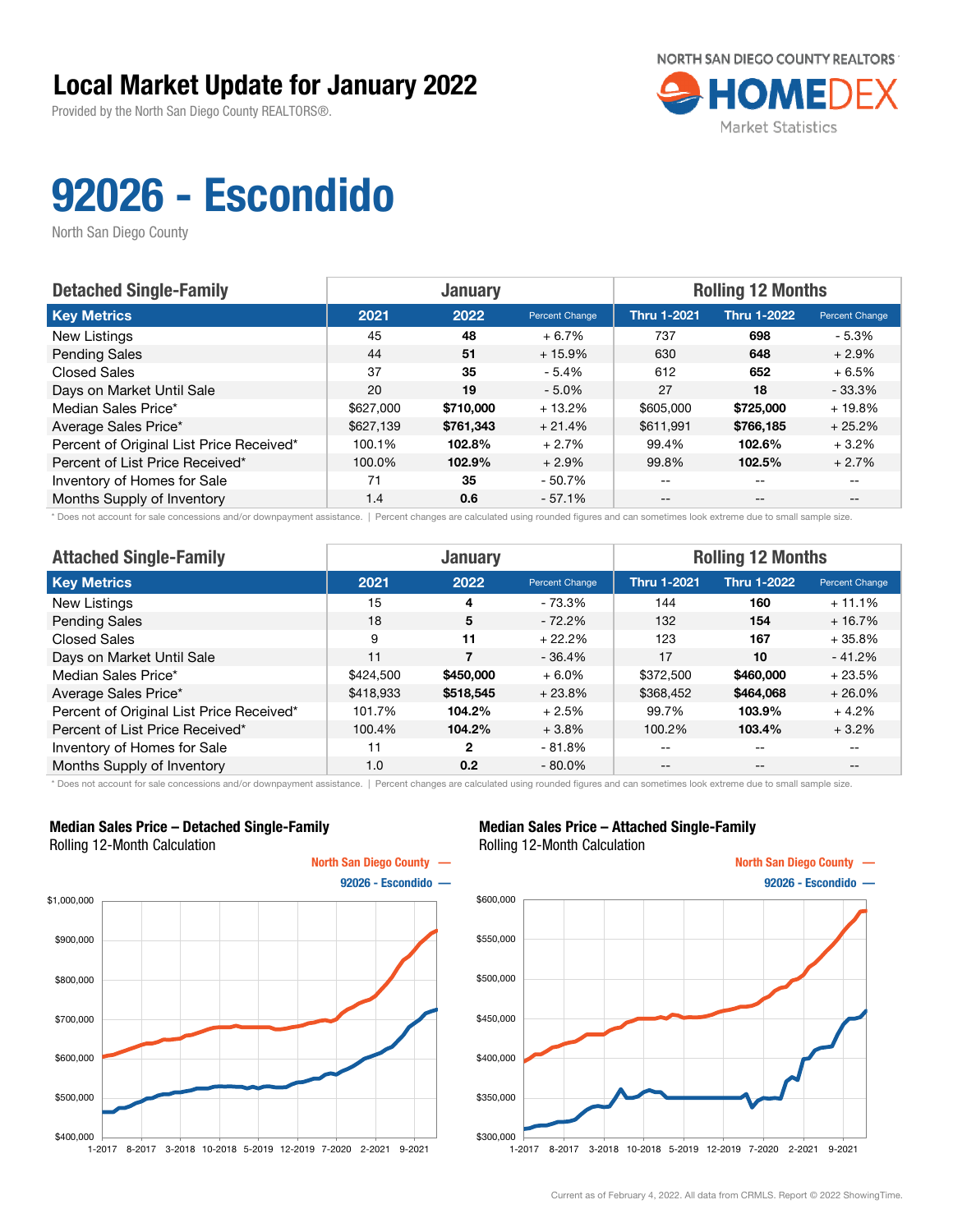Provided by the North San Diego County REALTORS®.



# 92027 - Escondido

North San Diego County

| <b>Detached Single-Family</b>            |           | <b>January</b> |                | <b>Rolling 12 Months</b> |                    |                |
|------------------------------------------|-----------|----------------|----------------|--------------------------|--------------------|----------------|
| <b>Key Metrics</b>                       | 2021      | 2022           | Percent Change | <b>Thru 1-2021</b>       | <b>Thru 1-2022</b> | Percent Change |
| New Listings                             | 42        | 47             | $+11.9%$       | 580                      | 664                | $+14.5%$       |
| <b>Pending Sales</b>                     | 35        | 42             | $+20.0\%$      | 525                      | 581                | $+10.7%$       |
| <b>Closed Sales</b>                      | 37        | 32             | - 13.5%        | 505                      | 574                | $+13.7%$       |
| Days on Market Until Sale                | 14        | 13             | $-7.1%$        | 21                       | 14                 | $-33.3%$       |
| Median Sales Price*                      | \$578,000 | \$715,000      | $+23.7%$       | \$555,000                | \$700,000          | $+26.1%$       |
| Average Sales Price*                     | \$631,321 | \$814,472      | $+29.0%$       | \$587,885                | \$740,637          | $+26.0%$       |
| Percent of Original List Price Received* | 100.2%    | 102.5%         | $+2.3%$        | 100.3%                   | 103.4%             | $+3.1%$        |
| Percent of List Price Received*          | 100.5%    | 102.1%         | $+1.6%$        | 100.4%                   | 103.0%             | $+2.6%$        |
| Inventory of Homes for Sale              | 53        | 30             | - 43.4%        | $- -$                    | $\qquad \qquad -$  |                |
| Months Supply of Inventory               | 1.2       | 0.6            | $-50.0\%$      | $- -$                    | $- -$              |                |

\* Does not account for sale concessions and/or downpayment assistance. | Percent changes are calculated using rounded figures and can sometimes look extreme due to small sample size.

| <b>Attached Single-Family</b>            |           | <b>January</b> |                | <b>Rolling 12 Months</b> |                    |                |  |
|------------------------------------------|-----------|----------------|----------------|--------------------------|--------------------|----------------|--|
| <b>Key Metrics</b>                       | 2021      | 2022           | Percent Change | <b>Thru 1-2021</b>       | <b>Thru 1-2022</b> | Percent Change |  |
| New Listings                             | 10        | 14             | $+40.0\%$      | 134                      | 138                | $+3.0\%$       |  |
| <b>Pending Sales</b>                     | 7         | 12             | $+71.4%$       | 110                      | 124                | $+12.7%$       |  |
| Closed Sales                             | 7         | 13             | $+85.7%$       | 107                      | 123                | $+15.0%$       |  |
| Days on Market Until Sale                | 35        | 6              | $-82.9%$       | 23                       | 12                 | $-47.8%$       |  |
| Median Sales Price*                      | \$285,000 | \$410,000      | $+43.9%$       | \$302,000                | \$355,000          | $+17.5%$       |  |
| Average Sales Price*                     | \$285,357 | \$427,582      | $+49.8%$       | \$315,979                | \$384,479          | $+21.7%$       |  |
| Percent of Original List Price Received* | 97.6%     | 105.7%         | $+8.3%$        | 99.3%                    | 102.7%             | $+3.4%$        |  |
| Percent of List Price Received*          | 99.7%     | 105.3%         | $+5.6%$        | 99.9%                    | 102.2%             | $+2.3%$        |  |
| Inventory of Homes for Sale              | 12        | 5              | $-58.3%$       | --                       | $\qquad \qquad -$  | $- -$          |  |
| Months Supply of Inventory               | 1.3       | 0.5            | $-61.5%$       | --                       | $\qquad \qquad -$  | $- -$          |  |

\* Does not account for sale concessions and/or downpayment assistance. | Percent changes are calculated using rounded figures and can sometimes look extreme due to small sample size.

#### Median Sales Price – Detached Single-Family Rolling 12-Month Calculation



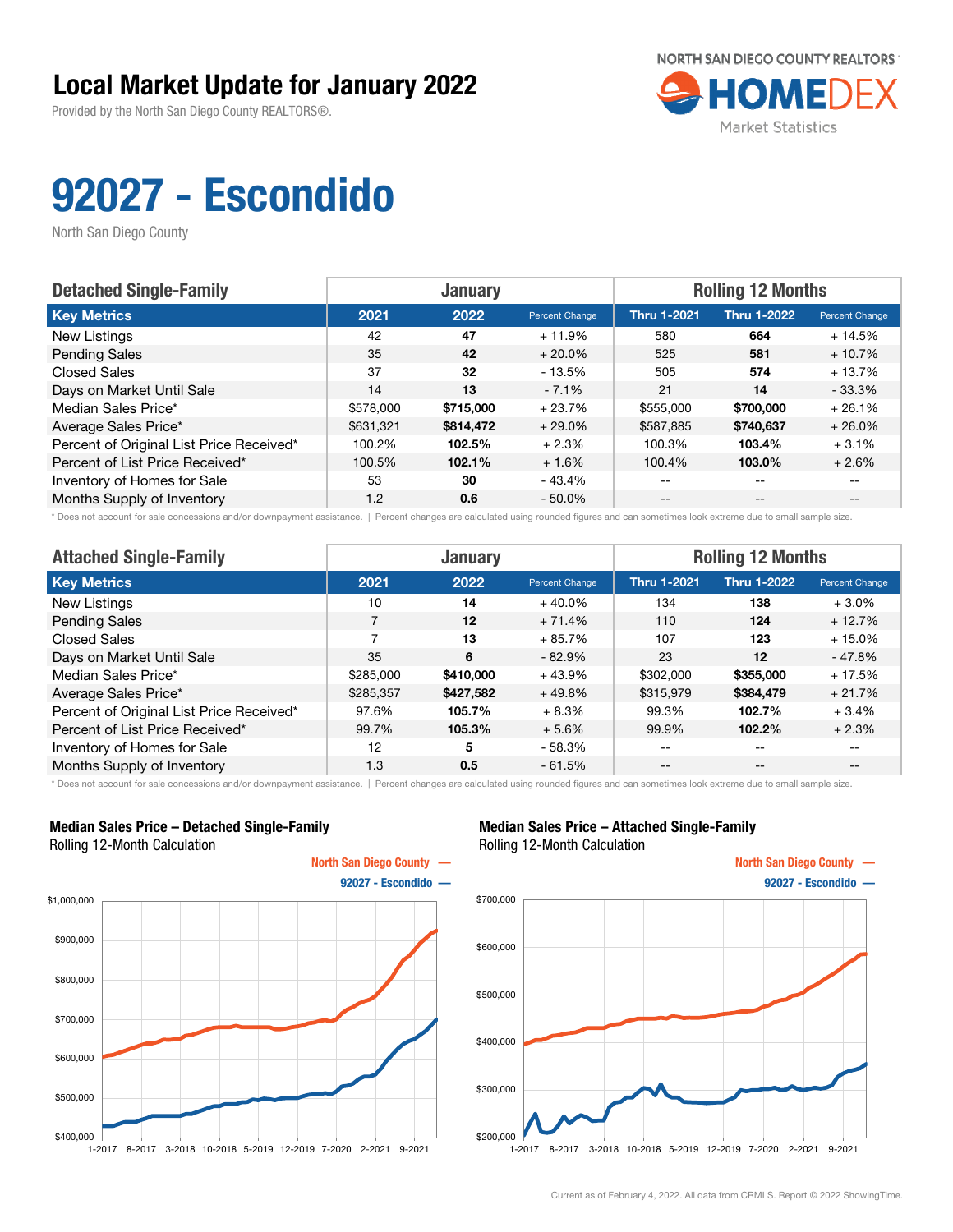Provided by the North San Diego County REALTORS®.



# 92028 - Fallbrook

North San Diego County

| <b>Detached Single-Family</b>            |           | <b>January</b> |                | <b>Rolling 12 Months</b> |                    |                       |
|------------------------------------------|-----------|----------------|----------------|--------------------------|--------------------|-----------------------|
| <b>Key Metrics</b>                       | 2021      | 2022           | Percent Change | <b>Thru 1-2021</b>       | <b>Thru 1-2022</b> | <b>Percent Change</b> |
| New Listings                             | 74        | 73             | $-1.4%$        | 1.106                    | 1,047              | - 5.3%                |
| <b>Pending Sales</b>                     | 72        | 53             | $-26.4%$       | 964                      | 913                | $-5.3\%$              |
| <b>Closed Sales</b>                      | 61        | 49             | - 19.7%        | 944                      | 938                | $-0.6%$               |
| Days on Market Until Sale                | 24        | 18             | $-25.0\%$      | 36                       | 21                 | $-41.7%$              |
| Median Sales Price*                      | \$630,000 | \$776,000      | $+23.2%$       | \$629,000                | \$750,000          | $+19.2%$              |
| Average Sales Price*                     | \$719.274 | \$847,498      | $+17.8%$       | \$683,366                | \$837,688          | $+22.6%$              |
| Percent of Original List Price Received* | 100.2%    | 103.3%         | $+3.1%$        | 98.7%                    | 101.7%             | $+3.0%$               |
| Percent of List Price Received*          | 100.5%    | 103.3%         | $+2.8%$        | 99.7%                    | 101.9%             | $+2.2%$               |
| Inventory of Homes for Sale              | 115       | 77             | $-33.0\%$      | --                       | --                 |                       |
| Months Supply of Inventory               | 1.4       | 1.0            | $-28.6\%$      | --                       | $-$                | $- -$                 |

\* Does not account for sale concessions and/or downpayment assistance. | Percent changes are calculated using rounded figures and can sometimes look extreme due to small sample size.

| <b>Attached Single-Family</b>            |           | <b>January</b> |                | <b>Rolling 12 Months</b> |                    |                |  |
|------------------------------------------|-----------|----------------|----------------|--------------------------|--------------------|----------------|--|
| <b>Key Metrics</b>                       | 2021      | 2022           | Percent Change | <b>Thru 1-2021</b>       | <b>Thru 1-2022</b> | Percent Change |  |
| New Listings                             | 6         | 4              | $-33.3\%$      | 40                       | 52                 | $+30.0\%$      |  |
| <b>Pending Sales</b>                     | 3         | 5              | $+66.7%$       | 36                       | 46                 | $+27.8%$       |  |
| <b>Closed Sales</b>                      | 3         | 3              | $0.0\%$        | 35                       | 45                 | $+28.6%$       |  |
| Days on Market Until Sale                | 25        | 4              | $-84.0%$       | 36                       | 14                 | $-61.1%$       |  |
| Median Sales Price*                      | \$470,000 | \$300,000      | $-36.2%$       | \$425,000                | \$510,000          | $+20.0\%$      |  |
| Average Sales Price*                     | \$504,667 | \$363,600      | $-28.0\%$      | \$416,809                | \$505,424          | $+21.3%$       |  |
| Percent of Original List Price Received* | 99.3%     | 102.2%         | $+2.9%$        | 97.4%                    | 101.4%             | $+4.1%$        |  |
| Percent of List Price Received*          | 100.7%    | 102.2%         | $+1.5%$        | 99.0%                    | 101.8%             | $+2.8%$        |  |
| Inventory of Homes for Sale              | 8         | 3              | $-62.5%$       | --                       | $- -$              | $- -$          |  |
| Months Supply of Inventory               | 2.4       | 0.8            | $-66.7%$       | $ -$                     | $- -$              | --             |  |

\* Does not account for sale concessions and/or downpayment assistance. | Percent changes are calculated using rounded figures and can sometimes look extreme due to small sample size.

#### Median Sales Price – Detached Single-Family Rolling 12-Month Calculation



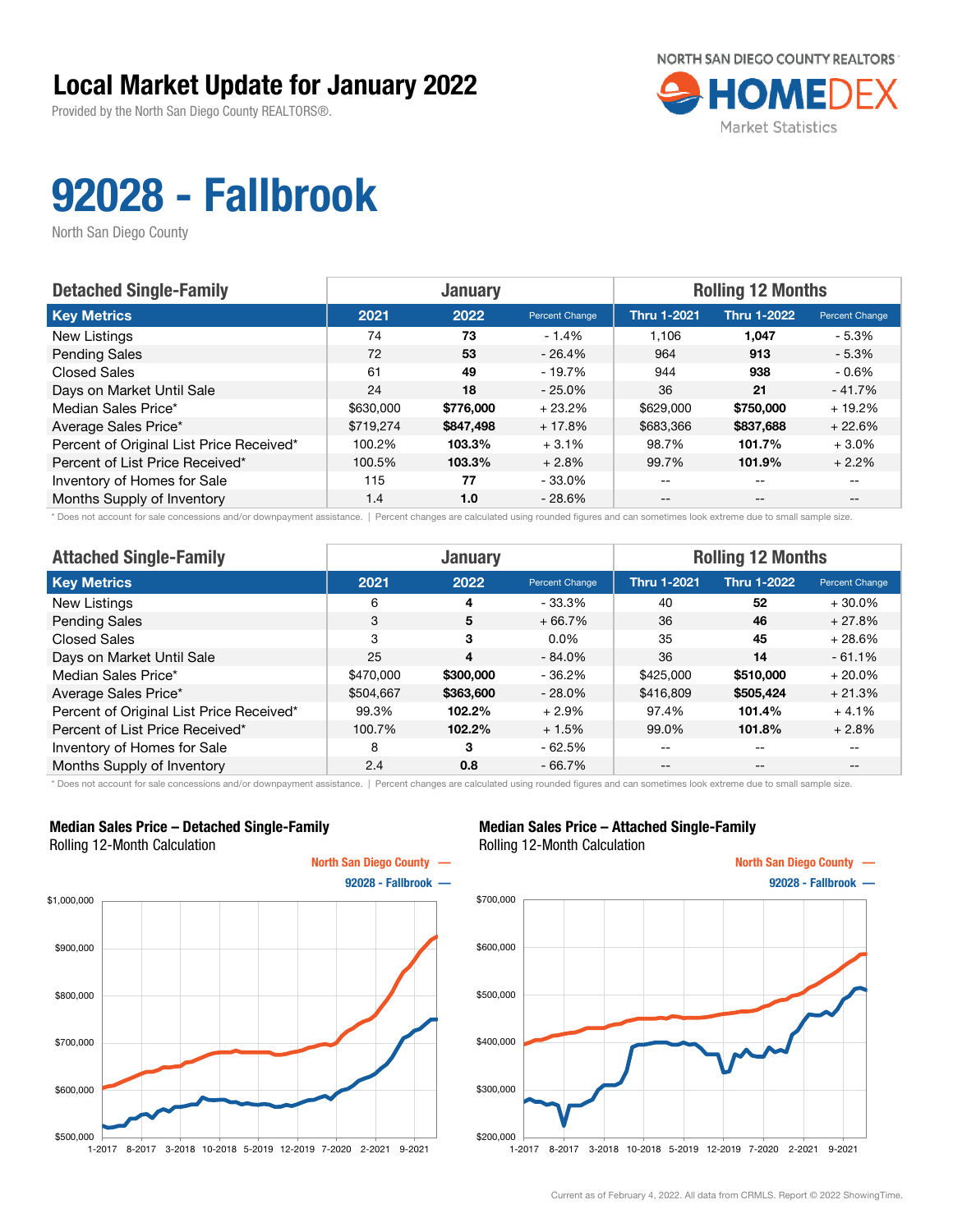Provided by the North San Diego County REALTORS®.



# 92029 - Escondido

North San Diego County

| <b>Detached Single-Family</b>            |           | <b>January</b> |                | <b>Rolling 12 Months</b> |                    |                |  |
|------------------------------------------|-----------|----------------|----------------|--------------------------|--------------------|----------------|--|
| <b>Key Metrics</b>                       | 2021      | 2022           | Percent Change | <b>Thru 1-2021</b>       | <b>Thru 1-2022</b> | Percent Change |  |
| New Listings                             | 25        | 27             | $+8.0\%$       | 388                      | 339                | $-12.6%$       |  |
| <b>Pending Sales</b>                     | 18        | 18             | $0.0\%$        | 331                      | 308                | - 6.9%         |  |
| <b>Closed Sales</b>                      | 12        | 10             | $-16.7\%$      | 346                      | 309                | $-10.7%$       |  |
| Days on Market Until Sale                | 25        | 15             | $-40.0\%$      | 34                       | 13                 | $-61.8%$       |  |
| Median Sales Price*                      | \$780,000 | \$972,500      | $+24.7%$       | \$755,500                | \$975,000          | $+29.1%$       |  |
| Average Sales Price*                     | \$848,033 | \$1,285,250    | $+51.6%$       | \$780,487                | \$1,051,394        | $+34.7%$       |  |
| Percent of Original List Price Received* | 99.4%     | 102.4%         | $+3.0\%$       | 98.5%                    | 102.8%             | $+4.4%$        |  |
| Percent of List Price Received*          | 99.7%     | 102.8%         | $+3.1%$        | 99.0%                    | 102.7%             | $+3.7%$        |  |
| Inventory of Homes for Sale              | 30        | 18             | $-40.0\%$      | $- -$                    | $-$                |                |  |
| Months Supply of Inventory               | 1.1       | 0.7            | $-36.4%$       | $- -$                    | $- -$              |                |  |

\* Does not account for sale concessions and/or downpayment assistance. | Percent changes are calculated using rounded figures and can sometimes look extreme due to small sample size.

| <b>Attached Single-Family</b>            | <b>January</b> |              |                | <b>Rolling 12 Months</b> |                    |                |  |
|------------------------------------------|----------------|--------------|----------------|--------------------------|--------------------|----------------|--|
| <b>Key Metrics</b>                       | 2021           | 2022         | Percent Change | <b>Thru 1-2021</b>       | <b>Thru 1-2022</b> | Percent Change |  |
| New Listings                             | 2              | 3            | $+50.0%$       | 20                       | 14                 | $-30.0\%$      |  |
| <b>Pending Sales</b>                     | 2              | 3            | $+50.0\%$      | 16                       | 14                 | $-12.5%$       |  |
| <b>Closed Sales</b>                      | 0              | 0            | --             | 17                       | 13                 | $-23.5%$       |  |
| Days on Market Until Sale                | 0              | $\mathbf{0}$ | $- -$          | 17                       | 9                  | $-47.1%$       |  |
| Median Sales Price*                      | \$0            | \$0          | $- -$          | \$395,000                | \$570,000          | $+44.3%$       |  |
| Average Sales Price*                     | \$0            | \$0          | $- -$          | \$421,635                | \$565,538          | $+34.1%$       |  |
| Percent of Original List Price Received* | 0.0%           | $0.0\%$      | --             | 99.1%                    | 102.8%             | $+3.7%$        |  |
| Percent of List Price Received*          | $0.0\%$        | $0.0\%$      | $- -$          | 99.8%                    | 102.1%             | $+2.3%$        |  |
| Inventory of Homes for Sale              | 0              | 0            | $- -$          | --                       | --                 | $- -$          |  |
| Months Supply of Inventory               | 0.0            | 0.0          | $- -$          | --                       | $- -$              | $- -$          |  |

\* Does not account for sale concessions and/or downpayment assistance. | Percent changes are calculated using rounded figures and can sometimes look extreme due to small sample size.

#### Median Sales Price – Detached Single-Family Rolling 12-Month Calculation



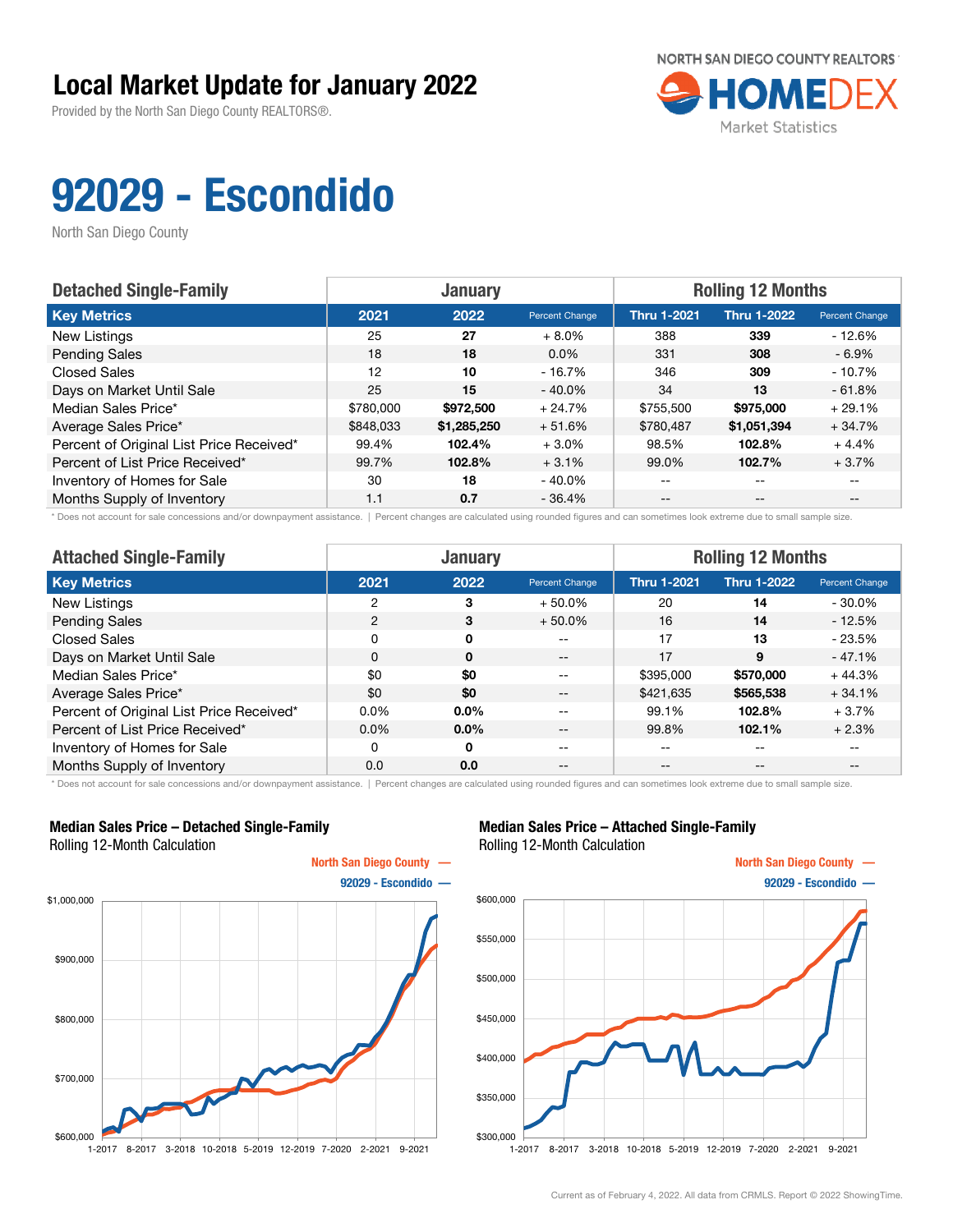Provided by the North San Diego County REALTORS®.



## 92069 - San Marcos

North San Diego County

| <b>Detached Single-Family</b>            |           | <b>January</b> |                | <b>Rolling 12 Months</b> |                    |                |  |
|------------------------------------------|-----------|----------------|----------------|--------------------------|--------------------|----------------|--|
| <b>Key Metrics</b>                       | 2021      | 2022           | Percent Change | <b>Thru 1-2021</b>       | <b>Thru 1-2022</b> | Percent Change |  |
| New Listings                             | 21        | 29             | $+38.1%$       | 406                      | 458                | $+12.8%$       |  |
| <b>Pending Sales</b>                     | 16        | 25             | $+56.3%$       | 362                      | 416                | $+14.9%$       |  |
| <b>Closed Sales</b>                      | 24        | 28             | $+16.7%$       | 365                      | 411                | $+12.6%$       |  |
| Days on Market Until Sale                | 12        | 14             | $+16.7%$       | 22                       | 13                 | $-40.9%$       |  |
| Median Sales Price*                      | \$710,000 | \$882,500      | $+24.3%$       | \$649,000                | \$790,000          | $+21.7%$       |  |
| Average Sales Price*                     | \$707.160 | \$906,232      | $+28.2%$       | \$656,757                | \$827,827          | $+26.0%$       |  |
| Percent of Original List Price Received* | 100.7%    | 104.6%         | $+3.9\%$       | 99.5%                    | 103.5%             | $+4.0%$        |  |
| Percent of List Price Received*          | 101.2%    | 103.7%         | $+2.5%$        | 99.9%                    | 103.5%             | $+3.6%$        |  |
| Inventory of Homes for Sale              | 30        | 15             | $-50.0\%$      | --                       | --                 |                |  |
| Months Supply of Inventory               | 1.0       | 0.4            | $-60.0\%$      | --                       | $-$                | $- -$          |  |

\* Does not account for sale concessions and/or downpayment assistance. | Percent changes are calculated using rounded figures and can sometimes look extreme due to small sample size.

| <b>Attached Single-Family</b>            |                | <b>January</b> |                | <b>Rolling 12 Months</b> |                    |                                       |  |
|------------------------------------------|----------------|----------------|----------------|--------------------------|--------------------|---------------------------------------|--|
| <b>Key Metrics</b>                       | 2021           | 2022           | Percent Change | <b>Thru 1-2021</b>       | <b>Thru 1-2022</b> | Percent Change                        |  |
| New Listings                             | 4              | 10             | $+150.0\%$     | 102                      | 118                | $+15.7%$                              |  |
| <b>Pending Sales</b>                     | 6              | 9              | $+50.0\%$      | 88                       | 104                | $+18.2%$                              |  |
| <b>Closed Sales</b>                      | $\overline{4}$ | 9              | $+125.0%$      | 87                       | 99                 | $+13.8%$                              |  |
| Days on Market Until Sale                | 13             | 8              | $-38.5%$       | 23                       | 11                 | $-52.2%$                              |  |
| Median Sales Price*                      | \$432,500      | \$660,000      | $+52.6%$       | \$445,000                | \$521,000          | + 17.1%                               |  |
| Average Sales Price*                     | \$464,500      | \$638,589      | $+37.5%$       | \$426,871                | \$535,391          | $+25.4%$                              |  |
| Percent of Original List Price Received* | 105.4%         | 103.9%         | $-1.4\%$       | 100.0%                   | 103.6%             | $+3.6%$                               |  |
| Percent of List Price Received*          | 105.4%         | 103.9%         | $-1.4%$        | 100.4%                   | 103.4%             | $+3.0%$                               |  |
| Inventory of Homes for Sale              | 3              | 4              | $+33.3%$       | --                       | $- -$              | --                                    |  |
| Months Supply of Inventory               | 0.4            | 0.5            | $+25.0%$       | $- -$                    | $\qquad \qquad -$  | $\hspace{0.05cm}$ – $\hspace{0.05cm}$ |  |

\* Does not account for sale concessions and/or downpayment assistance. | Percent changes are calculated using rounded figures and can sometimes look extreme due to small sample size.

#### Median Sales Price – Detached Single-Family Rolling 12-Month Calculation



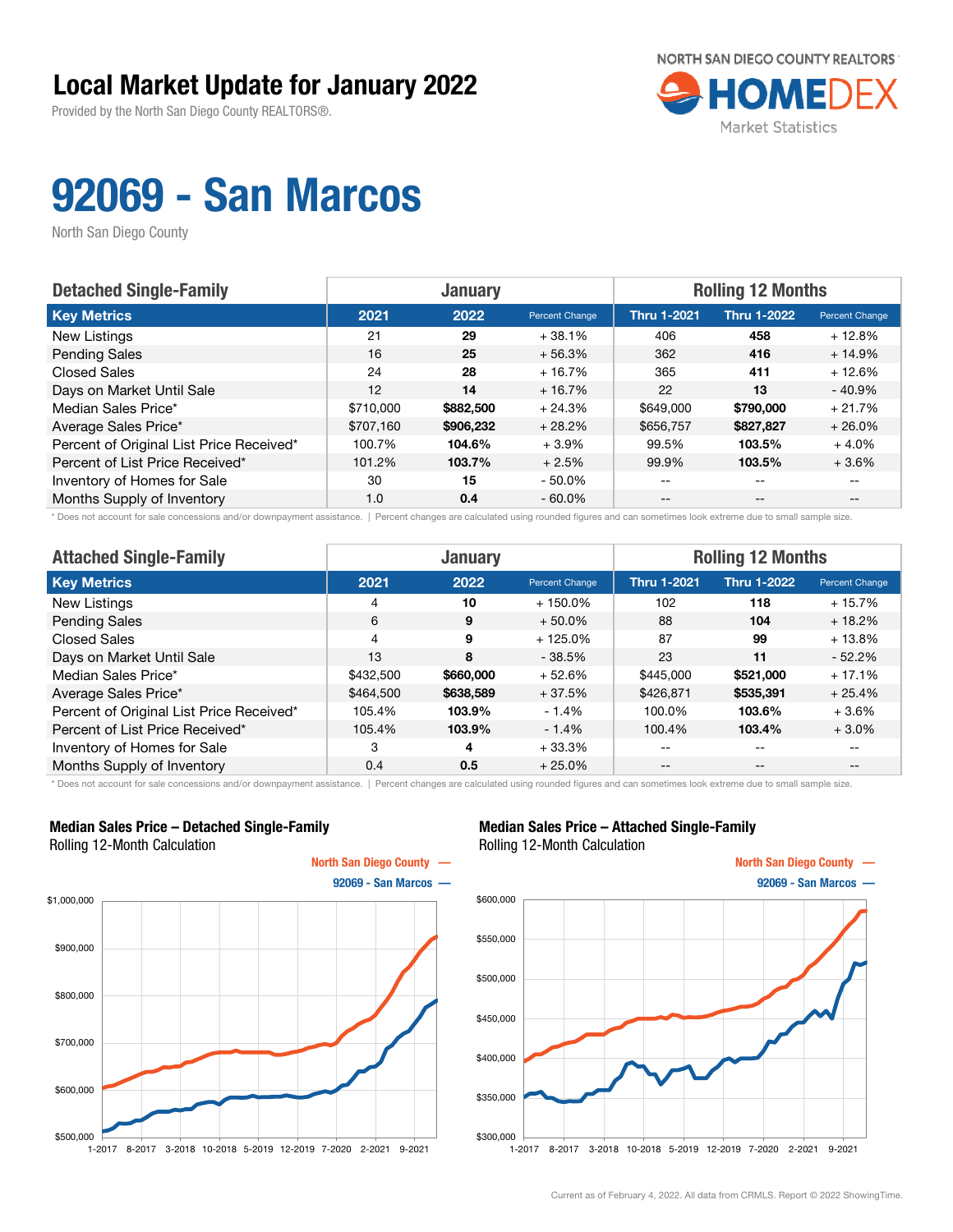Provided by the North San Diego County REALTORS®.



# 92078 - San Marcos

North San Diego County

| <b>Detached Single-Family</b>            |           | <b>January</b> |                | <b>Rolling 12 Months</b> |                    |                |  |
|------------------------------------------|-----------|----------------|----------------|--------------------------|--------------------|----------------|--|
| <b>Key Metrics</b>                       | 2021      | 2022           | Percent Change | <b>Thru 1-2021</b>       | <b>Thru 1-2022</b> | Percent Change |  |
| New Listings                             | 55        | 39             | $-29.1%$       | 766                      | 620                | $-19.1%$       |  |
| <b>Pending Sales</b>                     | 36        | 37             | $+2.8%$        | 653                      | 597                | - 8.6%         |  |
| <b>Closed Sales</b>                      | 38        | 26             | $-31.6%$       | 654                      | 591                | - 9.6%         |  |
| Days on Market Until Sale                | 12        | 13             | $+8.3%$        | 28                       | 11                 | $-60.7%$       |  |
| Median Sales Price*                      | \$750,000 | \$1,055,000    | $+40.7%$       | \$753,200                | \$981,000          | $+30.2%$       |  |
| Average Sales Price*                     | \$847.697 | \$1,185,972    | $+39.9%$       | \$769,240                | \$1,022,507        | $+32.9%$       |  |
| Percent of Original List Price Received* | 101.7%    | 105.2%         | $+3.4%$        | 99.0%                    | 104.6%             | $+5.7%$        |  |
| Percent of List Price Received*          | 101.7%    | 105.6%         | $+3.8%$        | 99.8%                    | 104.4%             | $+4.6%$        |  |
| Inventory of Homes for Sale              | 64        | 32             | $-50.0\%$      | $- -$                    | $-$                |                |  |
| Months Supply of Inventory               | 1.2       | 0.6            | $-50.0\%$      | $- -$                    | $- -$              |                |  |

\* Does not account for sale concessions and/or downpayment assistance. | Percent changes are calculated using rounded figures and can sometimes look extreme due to small sample size.

| <b>Attached Single-Family</b>            |           | <b>January</b> |                | <b>Rolling 12 Months</b> |                    |                |  |
|------------------------------------------|-----------|----------------|----------------|--------------------------|--------------------|----------------|--|
| <b>Key Metrics</b>                       | 2021      | 2022           | Percent Change | <b>Thru 1-2021</b>       | <b>Thru 1-2022</b> | Percent Change |  |
| New Listings                             | 16        | 24             | $+50.0%$       | 264                      | 281                | $+6.4%$        |  |
| <b>Pending Sales</b>                     | 13        | 25             | $+92.3%$       | 245                      | 258                | $+5.3%$        |  |
| <b>Closed Sales</b>                      | 8         | 11             | $+37.5%$       | 252                      | 246                | $-2.4\%$       |  |
| Days on Market Until Sale                | 10        | 39             | $+290.0\%$     | 19                       | 14                 | $-26.3%$       |  |
| Median Sales Price*                      | \$497.223 | \$579.459      | $+16.5%$       | \$485,000                | \$615,000          | $+26.8%$       |  |
| Average Sales Price*                     | \$490,332 | \$567,969      | $+15.8%$       | \$481,789                | \$592,304          | $+22.9%$       |  |
| Percent of Original List Price Received* | 102.0%    | 101.7%         | $-0.3\%$       | 99.1%                    | 103.0%             | $+3.9\%$       |  |
| Percent of List Price Received*          | 101.2%    | 102.2%         | $+1.0%$        | 99.8%                    | 103.0%             | $+3.2%$        |  |
| Inventory of Homes for Sale              | 15        | 11             | $-26.7%$       | --                       | $- -$              | $- -$          |  |
| Months Supply of Inventory               | 0.7       | 0.5            | $-28.6%$       | $- -$                    | $\qquad \qquad -$  | $- -$          |  |

\* Does not account for sale concessions and/or downpayment assistance. | Percent changes are calculated using rounded figures and can sometimes look extreme due to small sample size.

#### Median Sales Price – Detached Single-Family Rolling 12-Month Calculation



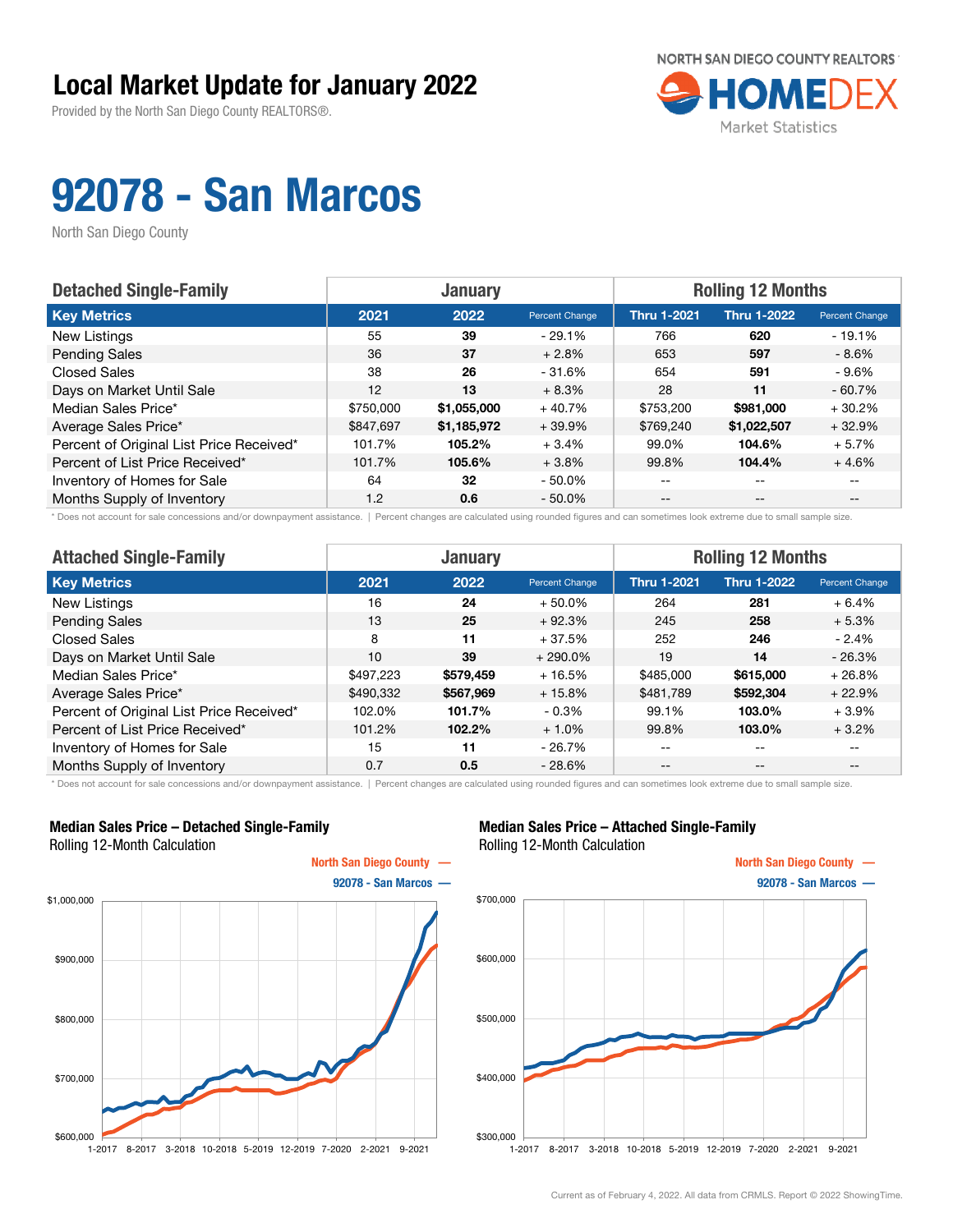Provided by the North San Diego County REALTORS®.



## 92081 - Vista

North San Diego County

| <b>Detached Single-Family</b>            |           | <b>January</b> |                | <b>Rolling 12 Months</b> |                    |                       |  |
|------------------------------------------|-----------|----------------|----------------|--------------------------|--------------------|-----------------------|--|
| <b>Key Metrics</b>                       | 2021      | 2022           | Percent Change | <b>Thru 1-2021</b>       | <b>Thru 1-2022</b> | <b>Percent Change</b> |  |
| New Listings                             | 22        | 20             | $-9.1%$        | 365                      | 315                | $-13.7%$              |  |
| <b>Pending Sales</b>                     | 23        | 16             | $-30.4%$       | 330                      | 302                | $-8.5%$               |  |
| <b>Closed Sales</b>                      | 17        | 16             | $-5.9%$        | 332                      | 312                | $-6.0\%$              |  |
| Days on Market Until Sale                | 11        | 10             | $-9.1%$        | 21                       | 11                 | $-47.6%$              |  |
| Median Sales Price*                      | \$735,000 | \$873,250      | $+18.8%$       | \$645,000                | \$790,000          | $+22.5%$              |  |
| Average Sales Price*                     | \$757.588 | \$863,867      | $+14.0%$       | \$654,775                | \$806,578          | $+23.2%$              |  |
| Percent of Original List Price Received* | 101.9%    | 105.4%         | $+3.4%$        | 100.0%                   | 105.0%             | $+5.0%$               |  |
| Percent of List Price Received*          | 101.6%    | 105.0%         | $+3.3%$        | 100.2%                   | 104.6%             | $+4.4%$               |  |
| Inventory of Homes for Sale              | 26        | 15             | $-42.3%$       | $- -$                    | $\qquad \qquad -$  | $- -$                 |  |
| Months Supply of Inventory               | 0.9       | 0.6            | $-33.3%$       | $- -$                    | $- -$              |                       |  |

\* Does not account for sale concessions and/or downpayment assistance. | Percent changes are calculated using rounded figures and can sometimes look extreme due to small sample size.

| <b>Attached Single-Family</b>            |           | <b>January</b> |                | <b>Rolling 12 Months</b> |                    |                |  |
|------------------------------------------|-----------|----------------|----------------|--------------------------|--------------------|----------------|--|
| <b>Key Metrics</b>                       | 2021      | 2022           | Percent Change | <b>Thru 1-2021</b>       | <b>Thru 1-2022</b> | Percent Change |  |
| New Listings                             | 9         | 6              | $-33.3%$       | 108                      | 91                 | $-15.7%$       |  |
| <b>Pending Sales</b>                     | 9         | 3              | $-66.7%$       | 107                      | 90                 | $-15.9%$       |  |
| <b>Closed Sales</b>                      | 6         | 6              | $0.0\%$        | 107                      | 99                 | - 7.5%         |  |
| Days on Market Until Sale                | 27        | 6              | - 77.8%        | 35                       | 9                  | $-74.3%$       |  |
| Median Sales Price*                      | \$569,900 | \$636,500      | $+11.7%$       | \$519,230                | \$580,000          | $+11.7%$       |  |
| Average Sales Price*                     | \$691,933 | \$632,167      | $-8.6\%$       | \$493,565                | \$570,167          | $+15.5%$       |  |
| Percent of Original List Price Received* | 100.1%    | 106.0%         | $+5.9%$        | 99.9%                    | 103.7%             | $+3.8\%$       |  |
| Percent of List Price Received*          | 99.2%     | 104.7%         | $+5.5%$        | 100.0%                   | 103.4%             | $+3.4%$        |  |
| Inventory of Homes for Sale              | 6         | 3              | $-50.0\%$      | --                       | $\qquad \qquad -$  | $- -$          |  |
| Months Supply of Inventory               | 0.7       | 0.4            | $-42.9%$       | $- -$                    | $\qquad \qquad -$  | $- -$          |  |

\* Does not account for sale concessions and/or downpayment assistance. | Percent changes are calculated using rounded figures and can sometimes look extreme due to small sample size.

#### Median Sales Price – Detached Single-Family Rolling 12-Month Calculation



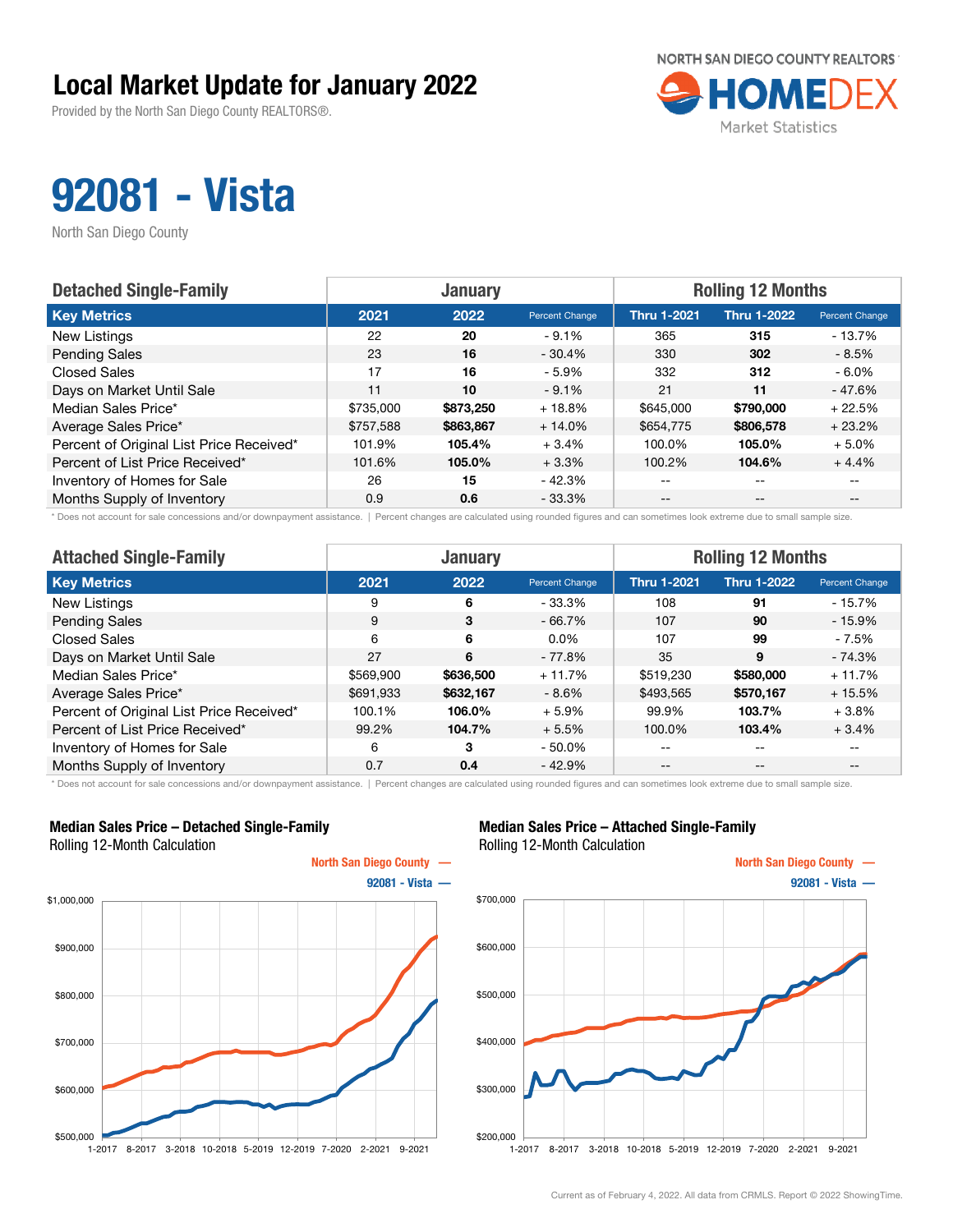Provided by the North San Diego County REALTORS®.



# 92082 - Valley Center

North San Diego County

| <b>Detached Single-Family</b>            |           | <b>January</b> |                | <b>Rolling 12 Months</b> |                    |                |  |
|------------------------------------------|-----------|----------------|----------------|--------------------------|--------------------|----------------|--|
| <b>Key Metrics</b>                       | 2021      | 2022           | Percent Change | <b>Thru 1-2021</b>       | <b>Thru 1-2022</b> | Percent Change |  |
| New Listings                             | 33        | 18             | - 45.5%        | 385                      | 347                | - 9.9%         |  |
| <b>Pending Sales</b>                     | 31        | 21             | $-32.3%$       | 306                      | 312                | $+2.0%$        |  |
| <b>Closed Sales</b>                      | 22        | 20             | $-9.1%$        | 292                      | 312                | $+6.8%$        |  |
| Days on Market Until Sale                | 31        | 23             | $-25.8%$       | 49                       | 26                 | $-46.9%$       |  |
| Median Sales Price*                      | \$770,000 | \$836,762      | $+8.7%$        | \$689,999                | \$827,500          | $+19.9%$       |  |
| Average Sales Price*                     | \$736.644 | \$917,818      | $+24.6%$       | \$680,195                | \$911,258          | $+34.0%$       |  |
| Percent of Original List Price Received* | 102.3%    | 102.6%         | $+0.3%$        | 97.7%                    | 99.7%              | $+2.0%$        |  |
| Percent of List Price Received*          | 100.2%    | 102.3%         | $+2.1%$        | 98.6%                    | 100.4%             | $+1.8%$        |  |
| Inventory of Homes for Sale              | 58        | 32             | - 44.8%        | $- -$                    | $-$                |                |  |
| Months Supply of Inventory               | 2.3       | 1.2            | $-47.8%$       | $- -$                    | $- -$              |                |  |

\* Does not account for sale concessions and/or downpayment assistance. | Percent changes are calculated using rounded figures and can sometimes look extreme due to small sample size.

| <b>Attached Single-Family</b>            | <b>January</b> |             |                       | <b>Rolling 12 Months</b> |                    |                          |  |
|------------------------------------------|----------------|-------------|-----------------------|--------------------------|--------------------|--------------------------|--|
| <b>Key Metrics</b>                       | 2021           | 2022        | <b>Percent Change</b> | <b>Thru 1-2021</b>       | <b>Thru 1-2022</b> | Percent Change           |  |
| New Listings                             | 0              | 0           | --                    | 2                        |                    | $+250.0%$                |  |
| <b>Pending Sales</b>                     | 0              | $\mathbf 0$ | $- -$                 |                          | 6                  | $+500.0%$                |  |
| Closed Sales                             | 0              | $\Omega$    | --                    | 0                        |                    | $- -$                    |  |
| Days on Market Until Sale                | 0              | $\mathbf 0$ | $- -$                 | 0                        | 10                 | $--$                     |  |
| Median Sales Price*                      | \$0            | \$0         | --                    | \$0                      | \$875,000          | $- -$                    |  |
| Average Sales Price*                     | \$0            | \$0         | $- -$                 | \$0                      | \$898,557          | $\overline{\phantom{m}}$ |  |
| Percent of Original List Price Received* | $0.0\%$        | 0.0%        | --                    | $0.0\%$                  | 96.9%              | $- -$                    |  |
| Percent of List Price Received*          | $0.0\%$        | $0.0\%$     |                       | $0.0\%$                  | 95.8%              | $- -$                    |  |
| Inventory of Homes for Sale              | 0              | 0           | --                    | --                       | --                 | $- -$                    |  |
| Months Supply of Inventory               | 0.0            | 0.0         | --                    |                          | --                 | $- -$                    |  |

\* Does not account for sale concessions and/or downpayment assistance. | Percent changes are calculated using rounded figures and can sometimes look extreme due to small sample size.

#### Median Sales Price – Detached Single-Family Rolling 12-Month Calculation



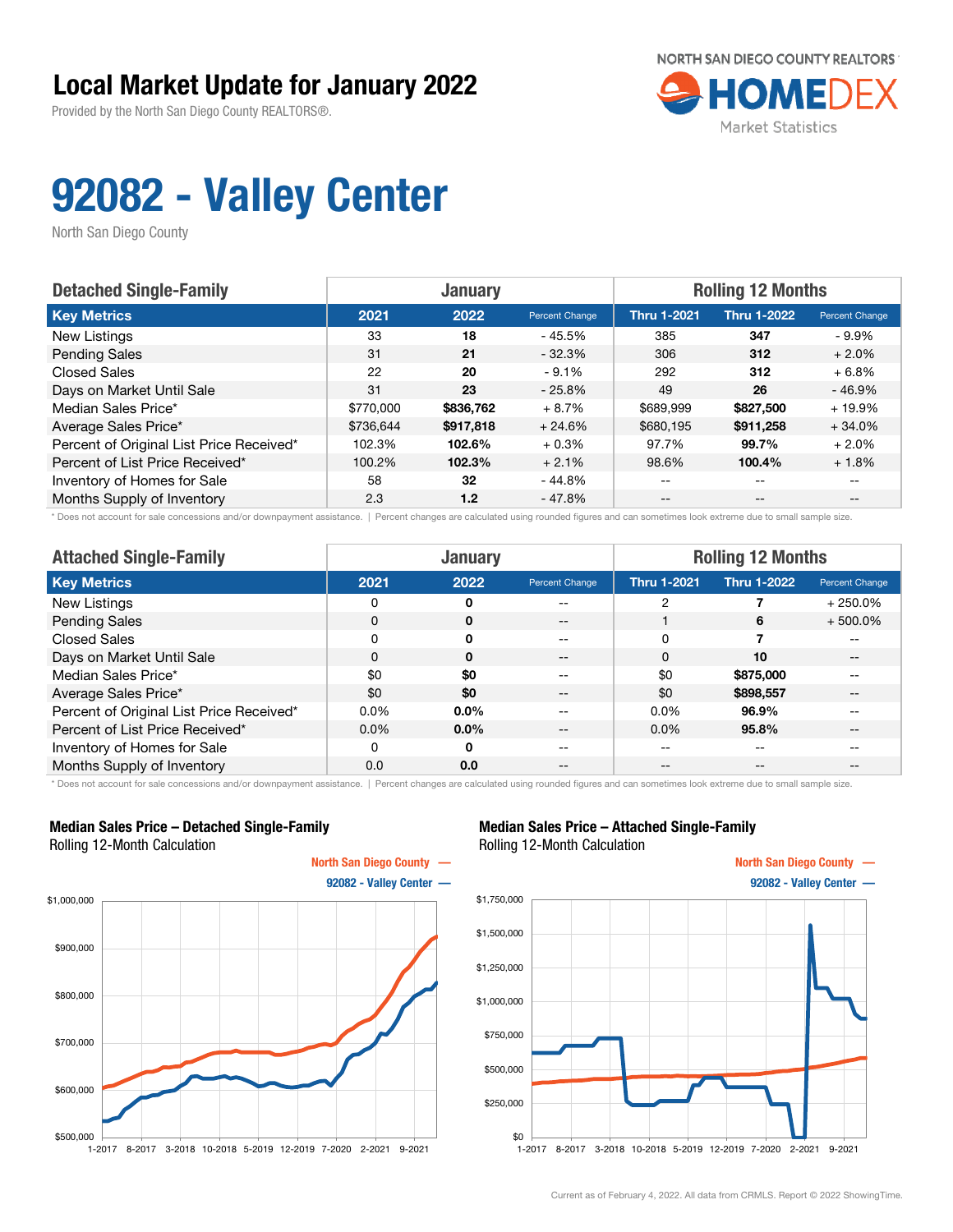Provided by the North San Diego County REALTORS®.



## 92083 - Vista

North San Diego County

| <b>Detached Single-Family</b>            | <b>January</b> |           |                | <b>Rolling 12 Months</b> |                    |                |  |
|------------------------------------------|----------------|-----------|----------------|--------------------------|--------------------|----------------|--|
| <b>Key Metrics</b>                       | 2021           | 2022      | Percent Change | <b>Thru 1-2021</b>       | <b>Thru 1-2022</b> | Percent Change |  |
| New Listings                             | 25             | 18        | $-28.0\%$      | 327                      | 241                | $-26.3%$       |  |
| <b>Pending Sales</b>                     | 19             | 15        | $-21.1%$       | 281                      | 225                | $-19.9%$       |  |
| <b>Closed Sales</b>                      | 18             | 21        | $+16.7%$       | 270                      | 234                | $-13.3%$       |  |
| Days on Market Until Sale                | 22             | 23        | $+4.5%$        | 24                       | 15                 | $-37.5%$       |  |
| Median Sales Price*                      | \$597,750      | \$722,000 | $+20.8%$       | \$565,000                | \$685,000          | $+21.2%$       |  |
| Average Sales Price*                     | \$587,147      | \$748,833 | $+27.5%$       | \$553,547                | \$677,705          | $+22.4%$       |  |
| Percent of Original List Price Received* | 99.8%          | 102.0%    | $+2.2%$        | 99.7%                    | 103.2%             | $+3.5%$        |  |
| Percent of List Price Received*          | 101.4%         | 101.2%    | $-0.2%$        | 100.1%                   | 102.6%             | $+2.5%$        |  |
| Inventory of Homes for Sale              | 25             | 12        | - 52.0%        | $- -$                    | $\qquad \qquad -$  |                |  |
| Months Supply of Inventory               | 1.1            | 0.6       | $-45.5%$       | $- -$                    | $- -$              |                |  |

\* Does not account for sale concessions and/or downpayment assistance. | Percent changes are calculated using rounded figures and can sometimes look extreme due to small sample size.

| <b>Attached Single-Family</b>            |                | <b>January</b> |                | <b>Rolling 12 Months</b> |                    |                |  |
|------------------------------------------|----------------|----------------|----------------|--------------------------|--------------------|----------------|--|
| <b>Key Metrics</b>                       | 2021           | 2022           | Percent Change | <b>Thru 1-2021</b>       | <b>Thru 1-2022</b> | Percent Change |  |
| New Listings                             | 12             | 3              | $-75.0\%$      | 89                       | 97                 | $+9.0\%$       |  |
| <b>Pending Sales</b>                     | 8              | 5              | $-37.5%$       | 79                       | 92                 | $+16.5%$       |  |
| <b>Closed Sales</b>                      | $\overline{4}$ | 5              | $+25.0%$       | 76                       | 97                 | $+27.6%$       |  |
| Days on Market Until Sale                | 17             | 8              | $-52.9%$       | 30                       | 10                 | $-66.7%$       |  |
| Median Sales Price*                      | \$440,000      | \$473,000      | $+7.5%$        | \$383,500                | \$450,000          | $+17.3%$       |  |
| Average Sales Price*                     | \$440,000      | \$508,800      | $+15.6%$       | \$393,692                | \$451,316          | $+14.6%$       |  |
| Percent of Original List Price Received* | 100.7%         | 106.2%         | $+5.5%$        | 99.4%                    | 103.5%             | $+4.1%$        |  |
| Percent of List Price Received*          | 100.7%         | 105.0%         | $+4.3%$        | 99.7%                    | 102.6%             | $+2.9%$        |  |
| Inventory of Homes for Sale              | 9              | 2              | - 77.8%        | --                       | $\qquad \qquad -$  | $- -$          |  |
| Months Supply of Inventory               | 1.4            | 0.3            | $-78.6%$       | $- -$                    | $\qquad \qquad -$  | $- -$          |  |

\* Does not account for sale concessions and/or downpayment assistance. | Percent changes are calculated using rounded figures and can sometimes look extreme due to small sample size.

#### Median Sales Price – Detached Single-Family Rolling 12-Month Calculation